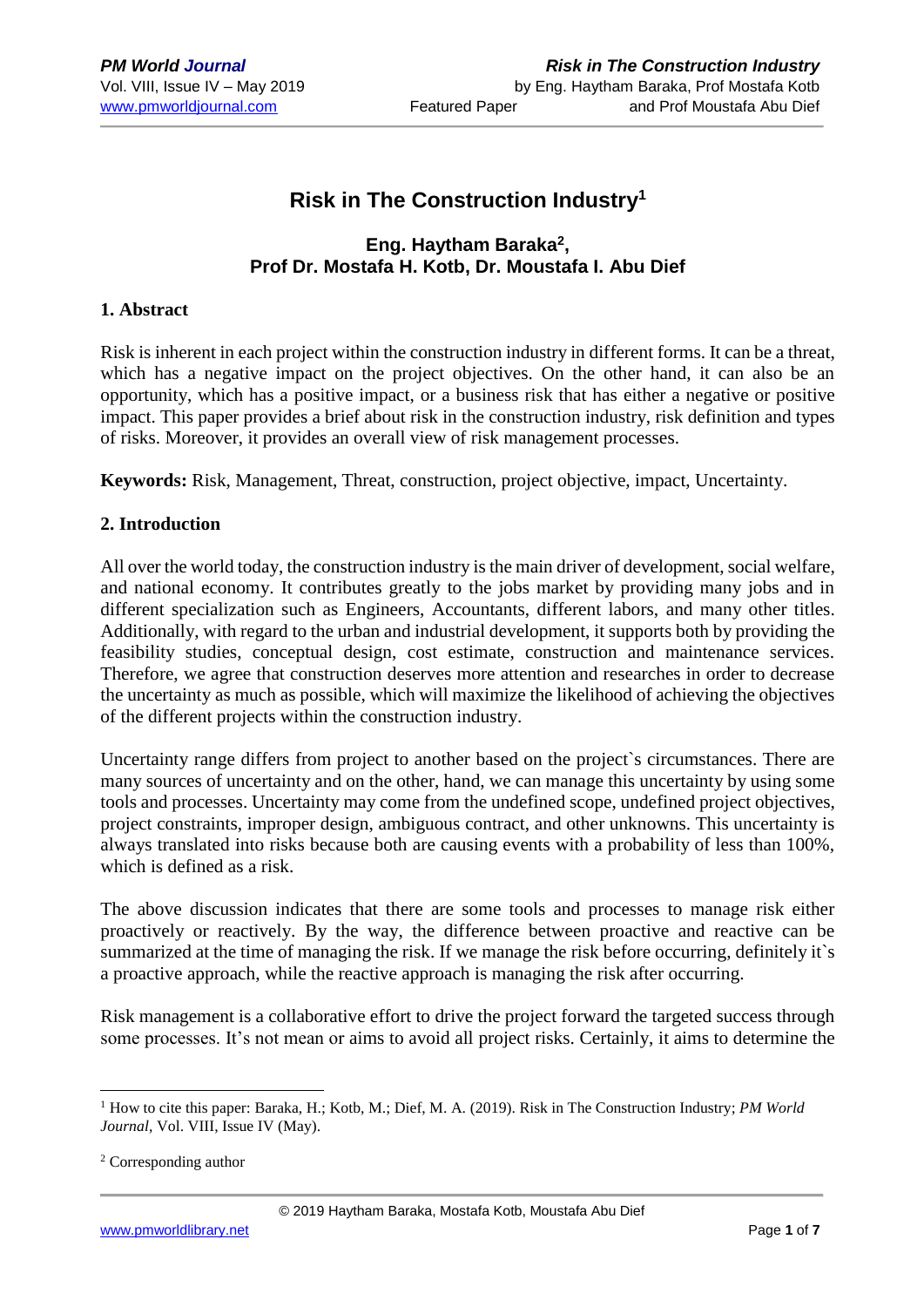probable events and maximize the probability or the impact of opportunities and minimize the probabilities or the impact of the threats.

Every day, the construction parties are requested to make decisions, which always have great impacts on their project. Risk management is very important to make an informed decisionwhich means basing the decision on clear information although it includes an amount of uncertainty.

### **3. Risk Definition**

A risk is a probable event that has a probability, a cause or more and an impact or more. Usually, the probability is not a fixed number and it`s changed along the project period. It may be very high at a time and becomes very low at another time based on the project circumstances. The cause of risk is something that converts the probability of occurring into a hundred perfect. It may be one cause and may be a group of causes. Furthermore, the occurred risk may represent a cause for another risk. Also, the response of the risk may represent a cause for a new risk which called a secondary risk. The impact of the risk can be positive or negative or a mix between both.

The highest number of risks are mostly existed on the initiation phase because of the big uncertainty, after that the uncertainty begins to be decreased along the project period because of the information received noted through the execution phase.

#### **4. Risk names according to the time of risk identification**

Each project passes through some phases until reach the closure phase. The project phases are initiation, planning, execution, monitor and control, and closure. Risks are may be discovered at any phase and it can be identified ether before taking placing or after that. Accordingly, one of the risk classifications is mainly based on the identification times as follows:

## **A. Known risk**

A known risk is a risk identified during planning processes, and it can be identified during the execution phase but before occurring. Therefore, the identified contractual risk is considered as known risks. It can be assessed and planned proactively. Normally, we can't predict all probable risks for many reasons such as lack of experience – uncertainty – lack of information – unexpected changes – enterprise environmental factors.

## **B. Unknown risk**

Unknown risk is an undiscovered risk until during the planning phase or execution phase. It cannot be managed pro-actively unless identifying it before occurring. In addition, it can be discovered and planned it discovered before the occurrence.

## **C. The new risk or discovered risk**

Risk has been discovered during the control risk process which is under the execution phase, and before it`s occurring.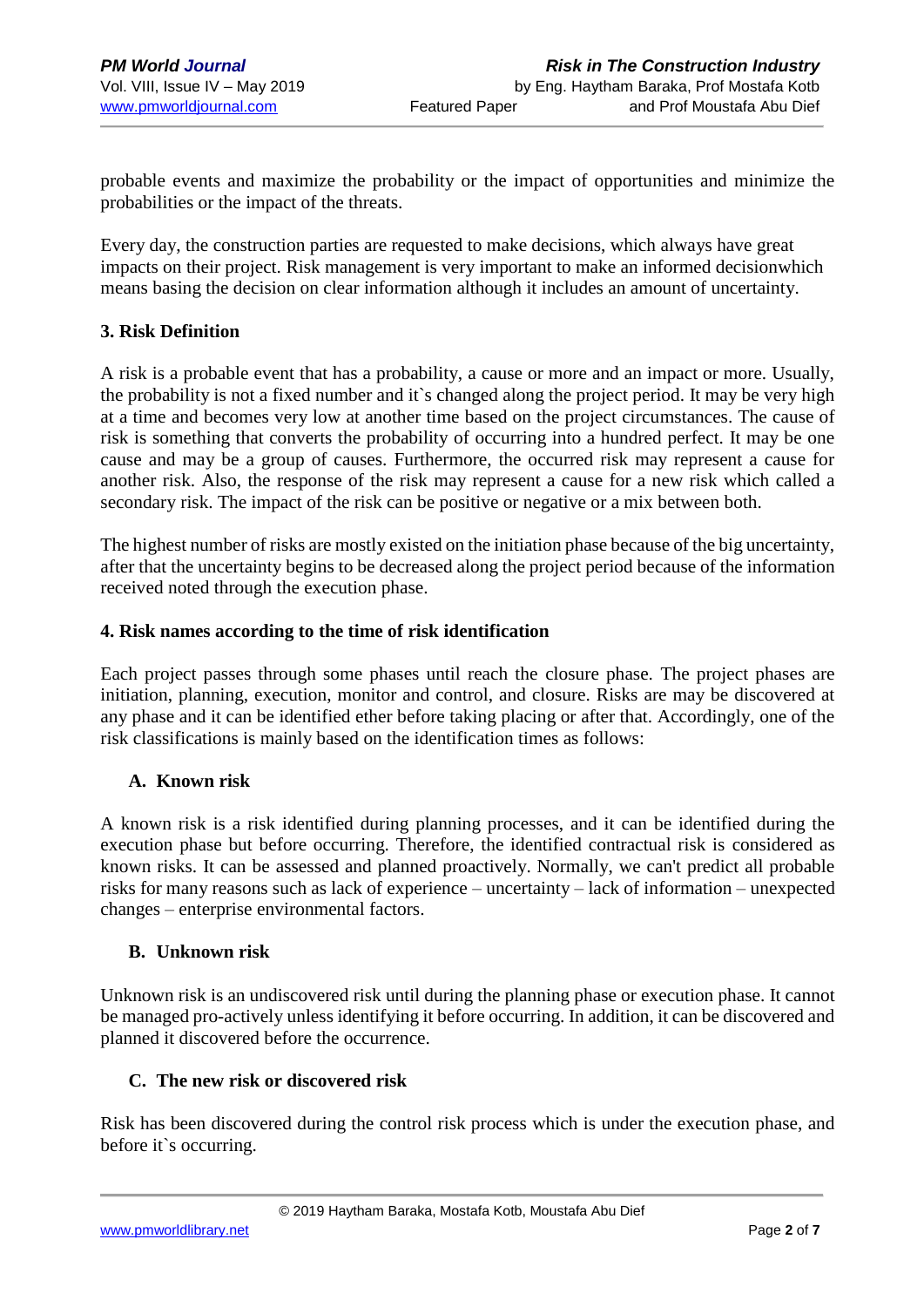## **D. Secondary risk**

A risk, which results from a response plan of another risk, and identified during the planning of risk response.

### **E. Residual risk**

A risk which is identified during the planning process and accepted. In most cases, these risks have a low impact on the project.

#### **5. Risk sources**

The risk sources are various and are changed over the project duration. In other words, it can be categorized into internal sources and external sources. For more clarification, internal source means those which under the project manager control, while the external source is outside the project manager control. External sources such as economic conditions, political conditions, legal, natural hazards, social conditions, and natural environments. On the other hand, internal sources such as the construction technology, and human factors risk.

#### **6. Risk breakdown structure**

Identified risk must be categorized in order to manage it effectively and also facilitate discovering more probable risks. It`s very helpful to determine the root causes of risk, effective response, the interaction between risks and well understand the project`s risks. It also considered as a powerful tool to identify risk so it commonly used in the risk identification process. The most important use of categories is that it allows risk to be organized well and also can help to tailor responses to deal with a category in a more effective way rather than dealing with individual risk.

Many authorities and authors exposed to this point and developed various categories of risks. All categories aimed to classify the identified risks in an organized way based on different considerations. For instance, risks may be categorized based on the root causes of risks, project phase, impact, rank, responsibility, and other methods.

(Seung H. Han and James E. Diekmann, 2001) Classified construction risks into five categories, namely: political, economic, cultural/legal, technical/ construction and other risks.

(JG PERRY, RW HAYES, 1985) pointed the sources of the various risks and then classified the risks in terms of risks retainable by client, contractor, consultant.

(Dale Cooper, Chris Chapman , 1987) classified risks as per their nature and magnitude and grouped risks into two major types are primary risks and secondary risks.

(Tah, J.H.M., Thorpe, A., and McCaffer, R., 1996) classified risks based on their origin and the location of the impact of the project site.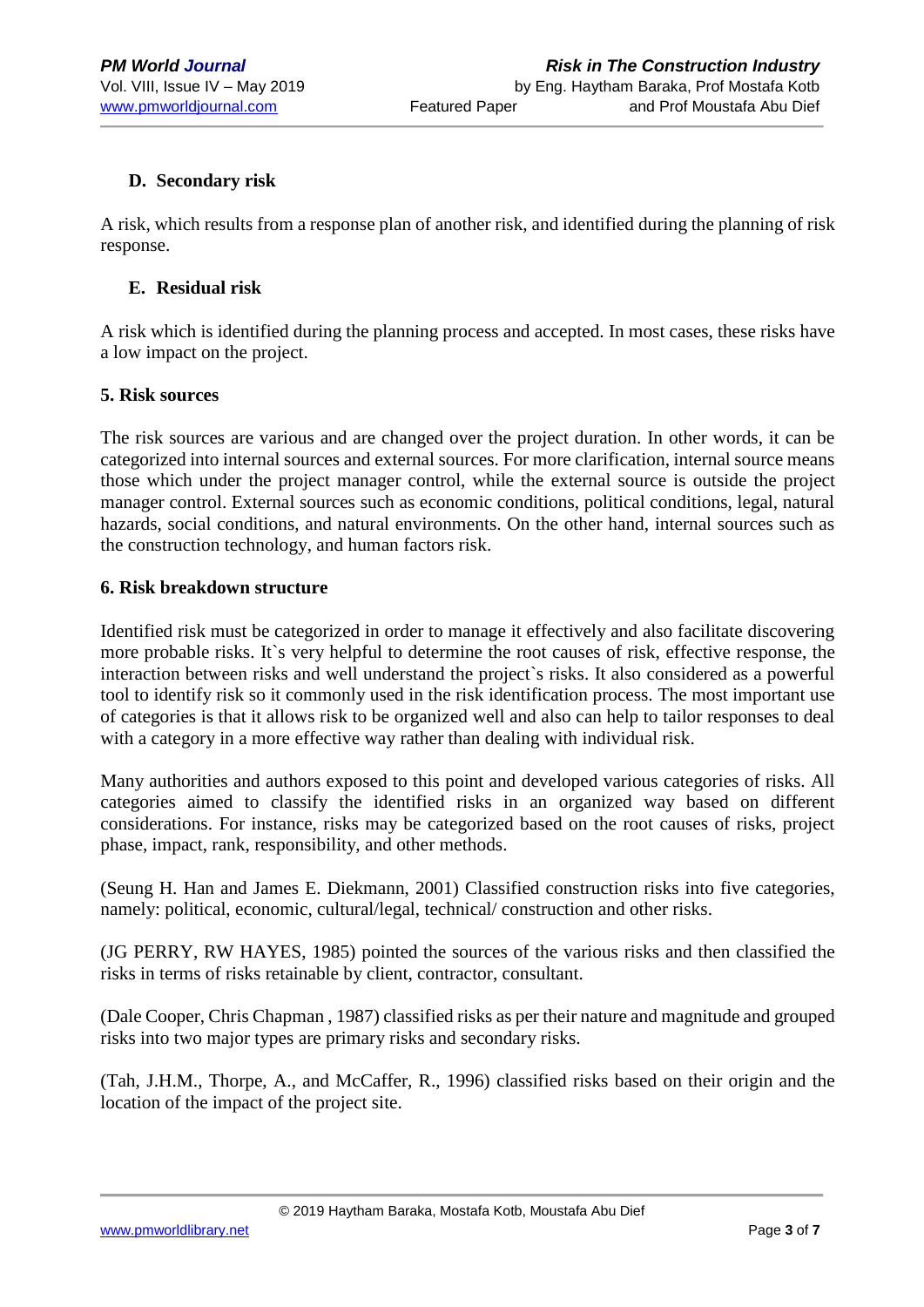Risk breakdown structure is a hierarchical way to organize the identified risk through a number of levels starts from a high-level title and go to a more detailed level which presents the project risks. It is developed during the planning phase and updates as needed during the control phase.

In this essay, risks will be classified based on the party who shall bear the risk according to the contract. So the main categorizes of risks are contractor risks and client risks. The classification is more helpful the address the problem of this research and supports the main objective which is to highlight the risk in each contract and how shall bear it.

#### **7. Risk management process**

Risk management can be achieved in two ways which are formal and informal. The informal management of risk is to manage risk wthout following a specific process. Usually, in this case, the contractor allows contingency either a fixed amount or a percentage to absorb any arise risks during construction. It`s apparent that this way does not need significant effort but it`s very risky and doesn`t support the decision making, moreover, it does not alert the project manager toward the probable risks.

The formal way to manage risk is comprised of some processes that will control the project`s risk. These processes are varying from company to another and also from the author to another.

According to (PMI, 2017), there are six processes to manage risk are:

- A. Planning risk management
- B. Risk identification
- C. Qualitative risk assessment
- D. Quantitative risk assessment
- E. Plan risk response
- F. Monitor risk

These processes are iterative which means it will be done several times along the project.

#### **8. Conclusion**

Risk is existing in each project especially the construction industry due to the big amount of complexity and uncertainty. Theses risk has several and various impacts on the project objectives ranging from high impact and low impact, therefore it shall be managed closely and deeply.

Risk management can be managed in two ways are formal and informal. The informal management of risk is to manage risk not following a specific process. Usually, in this case, the contractor allows contingency either a fixed amount or a percentage to absorb any arise risks during construction. It`s clearly seen that this way does not need effort but it`s very risky and doesn`t support the decision making. Moreover, it does not alert the project manager toward the probable risks.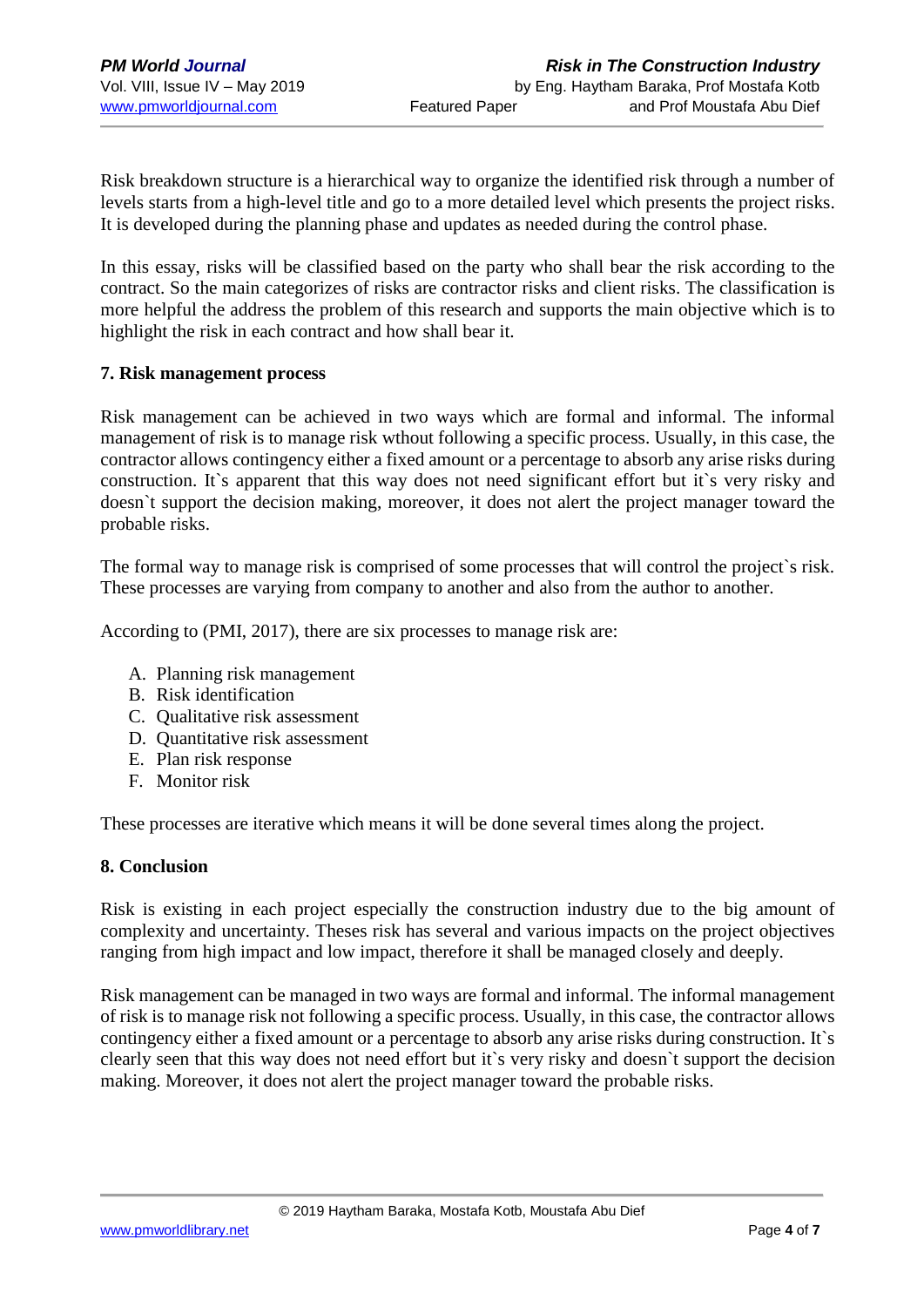### **Acknowledgments**

First and foremost, praise and thanks be to Allah the Great and Almighty for enabling me in fulfillment the present work.

I am grateful to Prof. Dr. Mostafa H. Kotb, Prof of Structural Engineering, and Dr. Moustafa Ismail Abu Dief for their scientific supervision, great assistance, sincere guidance, and their endless advice during the accomplishment of the present work.

Finally, I would like to give my deepest thanks to my parents, my wife, and my family for their continued encouragement during my study.

#### **Conflict of Interest**

No conflict of interest

#### **References**

AACE International. (2018). *AACE® International Recommended Practice No. 10S-90, COST ENGINEERING TERMINOLOGY.* AACE International.

Billows, D. (2011). *Project Qualitative Risk Analysis.* The Hampton Group, Inc. Dale Cooper, Chris Chapman. (1987). *Risk Analysis for Large Projects: Models, Methods, and Cases.* Wiley; 1 edition (April 1987).

JG PERRY, RW HAYES. (1985). *RISK AND ITS MANAGEMENT IN CONSTRUCTION PROJECTS* (Vol. Volum 78 Issue 3). Retrieved from https://doi.org/10.1680/iicep.1985.859 Leroy Doris, Neil Opfer, CCP CEP PSP, Sean T. Regan, CCP CEP MRICS, Ted Turner. (2013). *Decision and Risk Management Professional™ (DRMP) ™* (First Edition ed.). (C. C. Sean T. Regan, Ed.) AACE® International.

Martin Loosemore, John Raftery, Charles Reilly, David Higgon. (2006). *Risk Management in Projects* (Second Edition ed.). Taylor & Francis.

PMI. (2009). *Practice Standard for Project Risk Management.* Project Management Institute. PMI. (2017). *PMBOK® Guide – Sixth Edition.* PMI.

Seung H. Han and James E. Diekmann. (2001). *Approaches for Making Risk-Based Go/No-Go Decision for International Projects* (Vols. Vol. 127, Issue 4 (August 2001)). Journal of Construction Engineering and Management.

Tah, J.H.M., Thorpe, A., and McCaffer, R. (1996). *Risk interdependicies and natural language computations, Journal of Engineering, Construction and Architectural Management.*

U.S. Office of the Secretary of Defense. (2006). *Risk Management Guide for DOD Acquisition* (Sixth Edition ed., Vol. Version 1.0). U.S. Fepartment of Defense.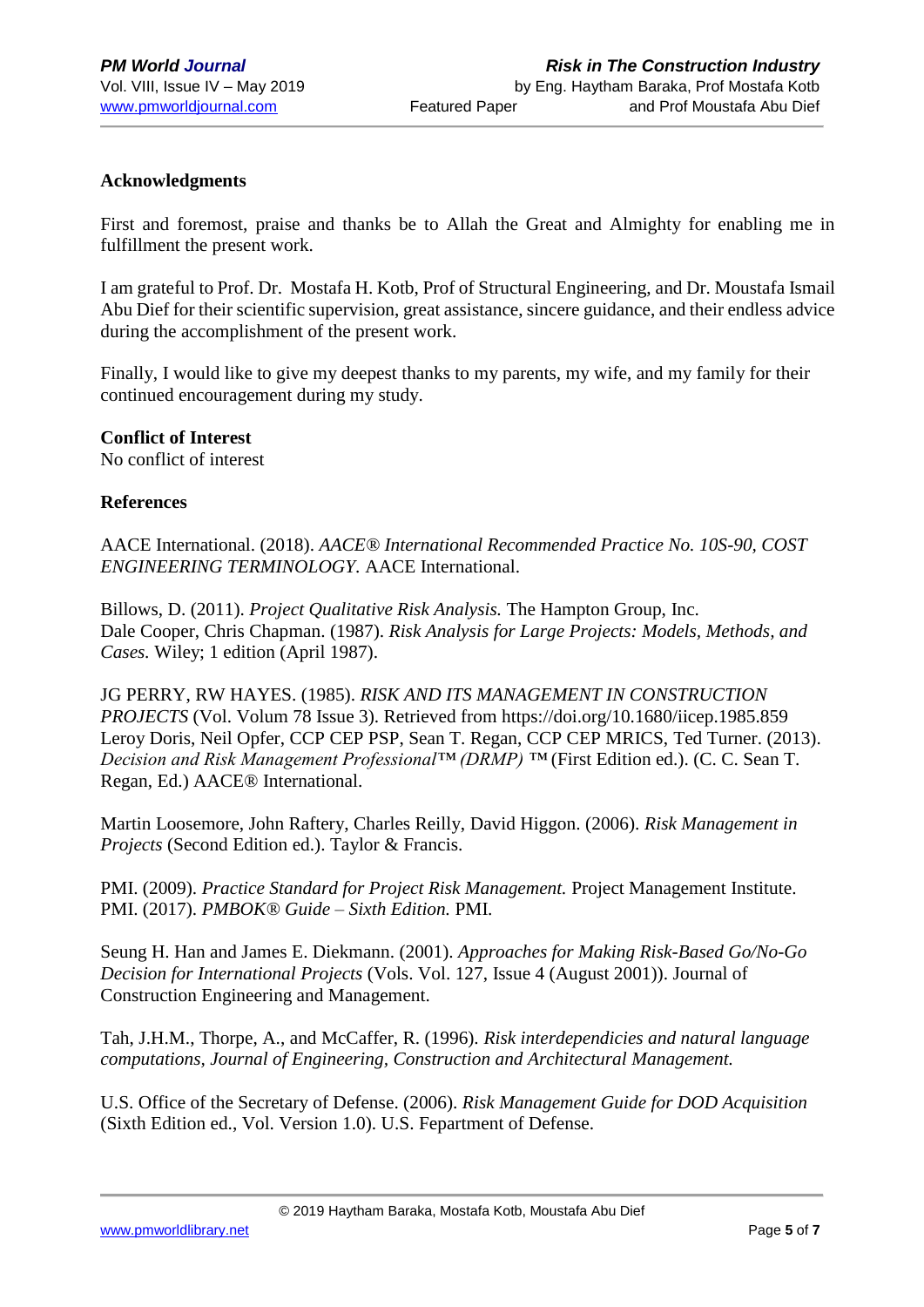# About the Authors



**Eng. Haytham Baraka,** B.Sc., PMP, CCP, PMI-SP, PMI-RMP**,** graduated from Zagazig University as a Civil Engineer, and his graduation project was construction management for the Cairo metro project. He worked in several roles of Civil Engineering (Site Engineer, Technical Office Engineer, Planning Engineer, Project Controls Manager). He is active in professional project management associations and is a certified Project Management Professional (PMP), Certified Cost Professional (CCP), Scheduling Management Professional (PMI-SP), and Risk Management Professional (PMI-RMP). For more information, visit <https://www.linkedin.com/in/haytham-baraka-pmp-ccp-sp-rmp-apc-rics-candidate-765a9b28/>

Mr. Baraka can be contacted at: h\_baraka14@yahoo.com [or Haytham@built.com.sa](mailto:h_baraka14@yahoo.com%20or%20%20Haytham@built.com.sa)



**Prof. Dr. Mostafa H. Kotb**

Cairo, Egypt



**Prof. Dr. Mostafa H. Kotb** is Professor of Structural Engineering in the Faculty of Engineering at AZHAR University in Egypt, since 2006. Fields of interest include behavior of design of steel structures, strengthening and repair of reinforced concrete elements for structure interactions, and rehabilitation of civil infrastructure, He was Vice-dean from 2011 through 2015, Assistant chair of Al-AZHAR International Engineering Conference from 2000 till 2014. For more information, visit [https://www.linkedin.com/in/dr-mostafa-kotb-85ab353a/?ppe=1.](https://www.linkedin.com/in/dr-mostafa-kotb-85ab353a/?ppe=1) He can be contacted at [Dr\\_mostafakotb55@yahoo.com](mailto:Dr_mostafakotb55@yahoo.com)